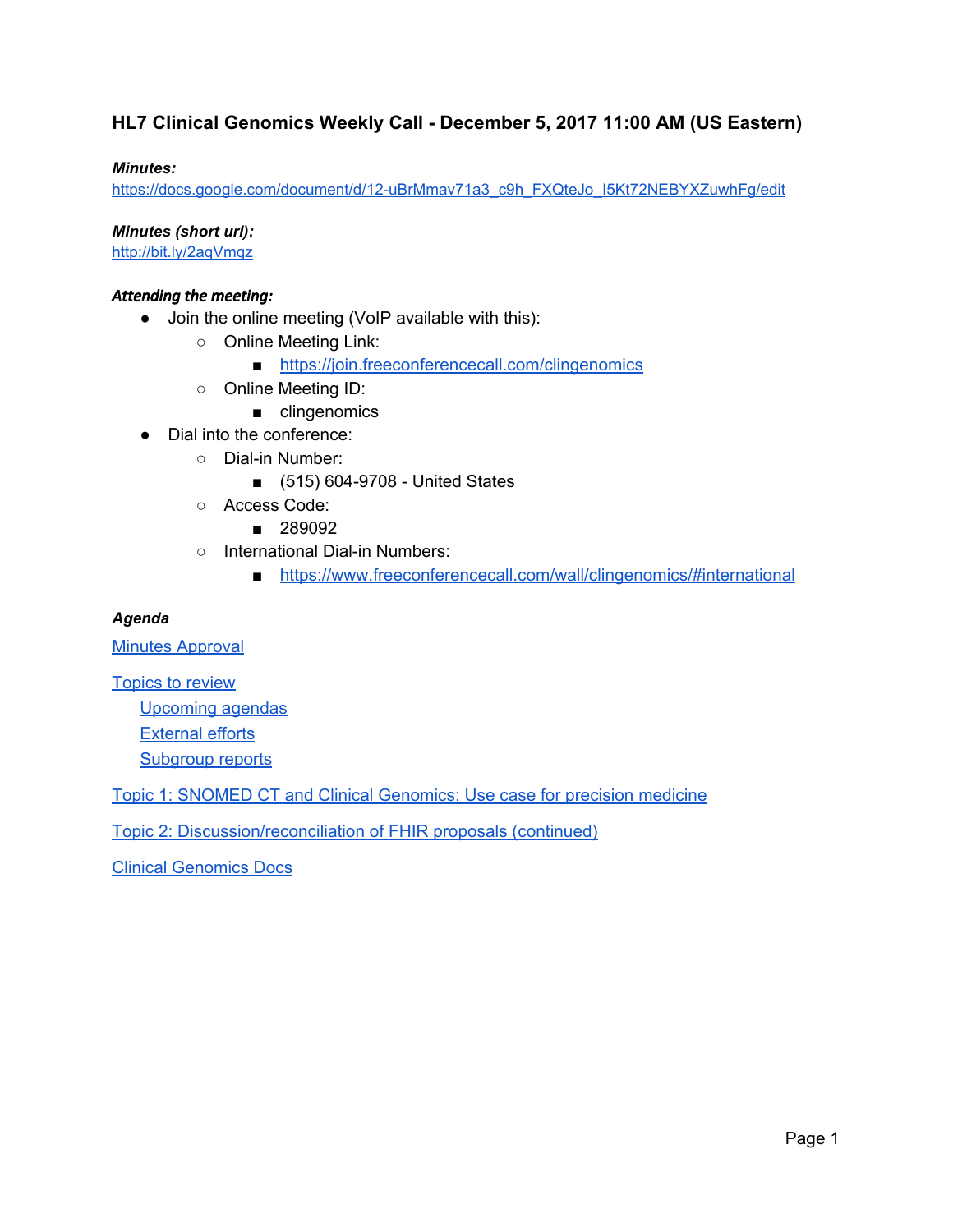### *Attendees*

- 1. Kevin Ehlers Bloodcenter of WI. [kevin.ehlers@bcw.edu](mailto:kevin.ehlers@bcw.edu)
- 2. David Poloway BCH [dwpoloway@gmail.com](mailto:dwpoloway@gmail.com)
- 3. Jeremy Warner VUMC [jeremy.warner@vanderbilt.edu](mailto:jeremy.warner@vanderbilt.edu)
- 4. Bob Milius NMDP/CIBMTR bmilius@nmdp.org
- 5. Lloyd McKenzie Gevity lmckenzie@gevityinc.com
- 6. Bob Dolin Elimu BDolin@Elimu.io
- 7. Amnon Ptashek Edico Genome [genptashek@gmail.com](mailto:genptashek@gmail.com)
- 8. Dorina Bratfalean CDISC- [dbratfalean.external@cdisc.org](mailto:dbratfalean.external@cdisc.org)
- 9. Gabe Bautista Epic gbautist@epic.com
- 10. Joseph Kane Epic [jkane@epic.com](mailto:jkane@epic.com)
- 11. Xin Liu BCH [xinliu215@gmail.com](mailto:xinliu215@gmail.com)
- 12. Amnon Shabo (Shvo) Philips [amnon.shvo@gmail.com](mailto:amnon.shvo@gmail.com)
- 13. Scott Robertson Kaiser Permanente [scott.m.robertson@kp.org](mailto:scott.m.robertson@kp.org)
- 14. Clem Mcdonald [clemmcdonald@mail.nih.gov](mailto:clemmcdonald@mail.nih.gov)
- 15. Joel Schneider NMDP [jschneid@nmdp.org](mailto:jschneid@nmdp.org)
- 16. Fan Lin- Xiamen University [fanatxmu@gmail.com](mailto:fanatxmu@gmail.com)
- 17. Bret Heale Intermountain Healthcare [bheale@gmail.com](mailto:bheale@gmail.com)
- 18. Fan Lin- Xiamen University [Fanatxmu@gmail.com](mailto:Fanatxmu@gmail.com)
- 19.

<span id="page-1-0"></span>Presiding Chair: Kevin Power

# Minutes Approval

- Nov 28
	- [http://wiki.hl7.org/index.php?title=File:HL7\\_CG\\_20171128.pdf](http://wiki.hl7.org/index.php?title=File:HL7_CG_20171128.pdf)
	- motion/2nd to accept minutes Scott Robertson / Joseph
	- discussion None
	- abstain None
	- nay None
	- yea <All>
	- result Pass

## <span id="page-1-1"></span>Topics to review

## <span id="page-1-2"></span>Upcoming agendas

| Date   | Co-Chair           | <b>Important Dates / Topics</b>                                                                                               |
|--------|--------------------|-------------------------------------------------------------------------------------------------------------------------------|
| Sep 19 | <del>NO CALL</del> | 2017 09-24: Deadline to submit new project scope statements with<br>deliverables in the Jan18 ballot cycle to dhamill@hl7.org |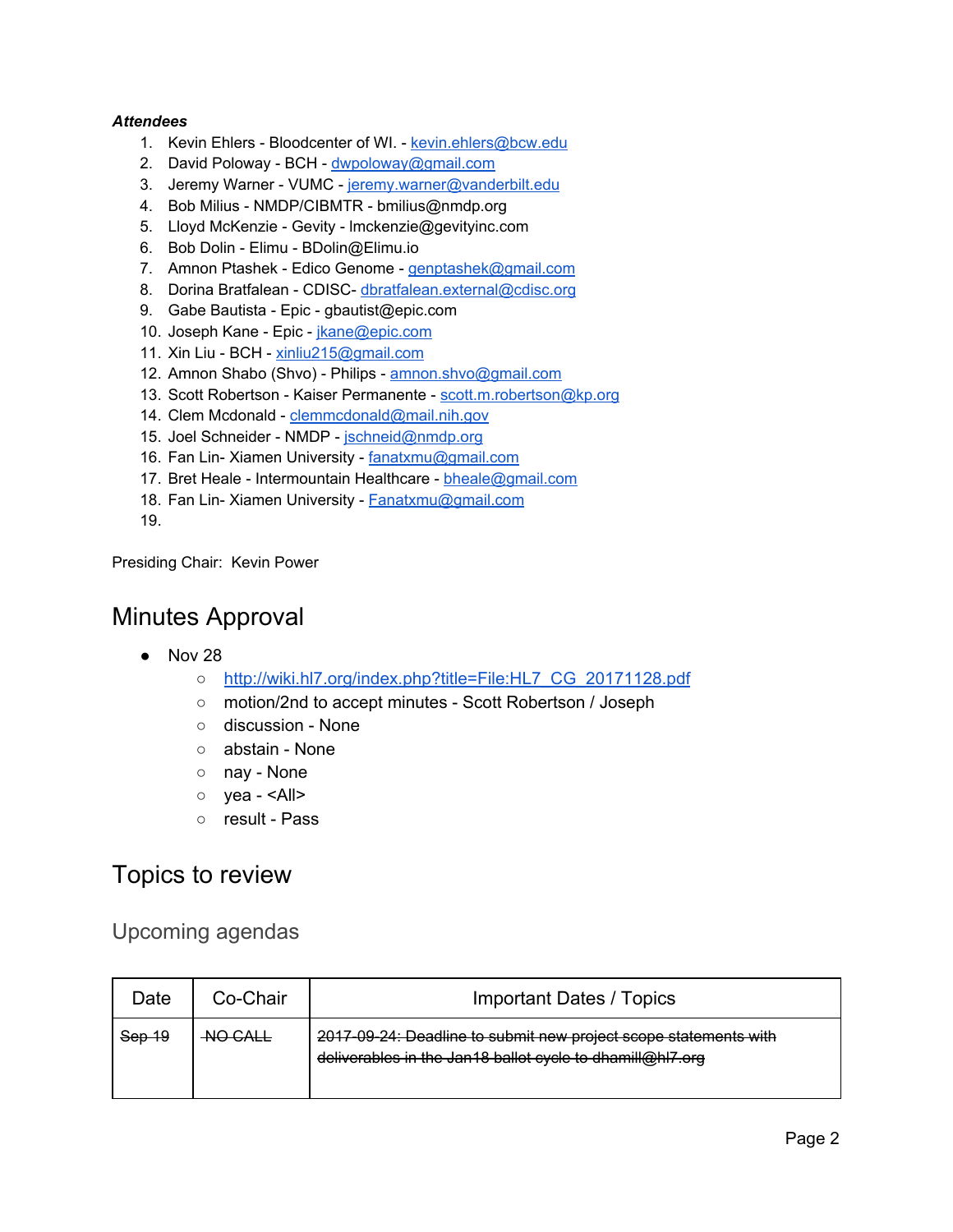|                   |       | <b>NO CALL</b>                                                                                                                                                                                                                                                                                                                                        |
|-------------------|-------|-------------------------------------------------------------------------------------------------------------------------------------------------------------------------------------------------------------------------------------------------------------------------------------------------------------------------------------------------------|
| Sep 26            | Bob M | 2017-09-29: Deadline to request meeting space at the 2018 Jan WGM<br>(WG Health metric)<br>2017-09-29: Deadline to post your minutes from the San Diego WGM (WG<br>Health metric)                                                                                                                                                                     |
|                   |       | <b>DAM Clinical Genomics NIB</b>                                                                                                                                                                                                                                                                                                                      |
| $\Theta$ ct 3     | Kevin | <b>NO CALL</b>                                                                                                                                                                                                                                                                                                                                        |
| Oct 10            | Bob M | NO CALL                                                                                                                                                                                                                                                                                                                                               |
| Oct 17            | Kevin |                                                                                                                                                                                                                                                                                                                                                       |
| <del>Oct 24</del> | Bob M | 2017-10-27: Deadline to notify HQ of additions/changes/corrections to<br>co-chair openings                                                                                                                                                                                                                                                            |
| Oct 31            | Kevin | 2017-11-01: FHIR Connectathon Track submissions due<br>2017-11-01: Co-Chair call for nominations opens<br>2017-11-03: Initial Harmonization proposals due                                                                                                                                                                                             |
|                   |       | <b>NO CALL</b>                                                                                                                                                                                                                                                                                                                                        |
| Now 7             | Kevin | 2017-11-12: Deadline to submit the online Notification of Intent to Ballot                                                                                                                                                                                                                                                                            |
| Now 14            | Bob-F | (BobM is away)<br>Discuss/reconcile FHIR proposals                                                                                                                                                                                                                                                                                                    |
| Now 21            | Kevin | (BobM is away)                                                                                                                                                                                                                                                                                                                                        |
|                   |       | Discuss and vote on DAM<br>http://tinyurl.com/damcgdoc                                                                                                                                                                                                                                                                                                |
| Now 28            | Bob M | 2017-11-24: Final Harmonization proposals due<br>2017-11-26: Initial ballot content deadline                                                                                                                                                                                                                                                          |
| Dec 5             | Kevin | 2017-11-29: Harmonization Conference Call (WG Health metric:<br>participation in the call or notifying the harmonization listserve that your<br>WG has reviewed with no changes)<br>2017-12-01: Co-Chair Nominations Close at 5:00 pm Eastern<br>2017-12-03: Reconciliation of previous ballots must be completed and<br>posted to the ballot website |
|                   |       | SNOMED / LOINC - Structuring Genomic Results                                                                                                                                                                                                                                                                                                          |
| Dec 12            | Bob M | Larry Babb - Separation of these very important "kinds" of observations<br>and how they relate to referenceable variant knowledge versus patient<br>genetic variant findings                                                                                                                                                                          |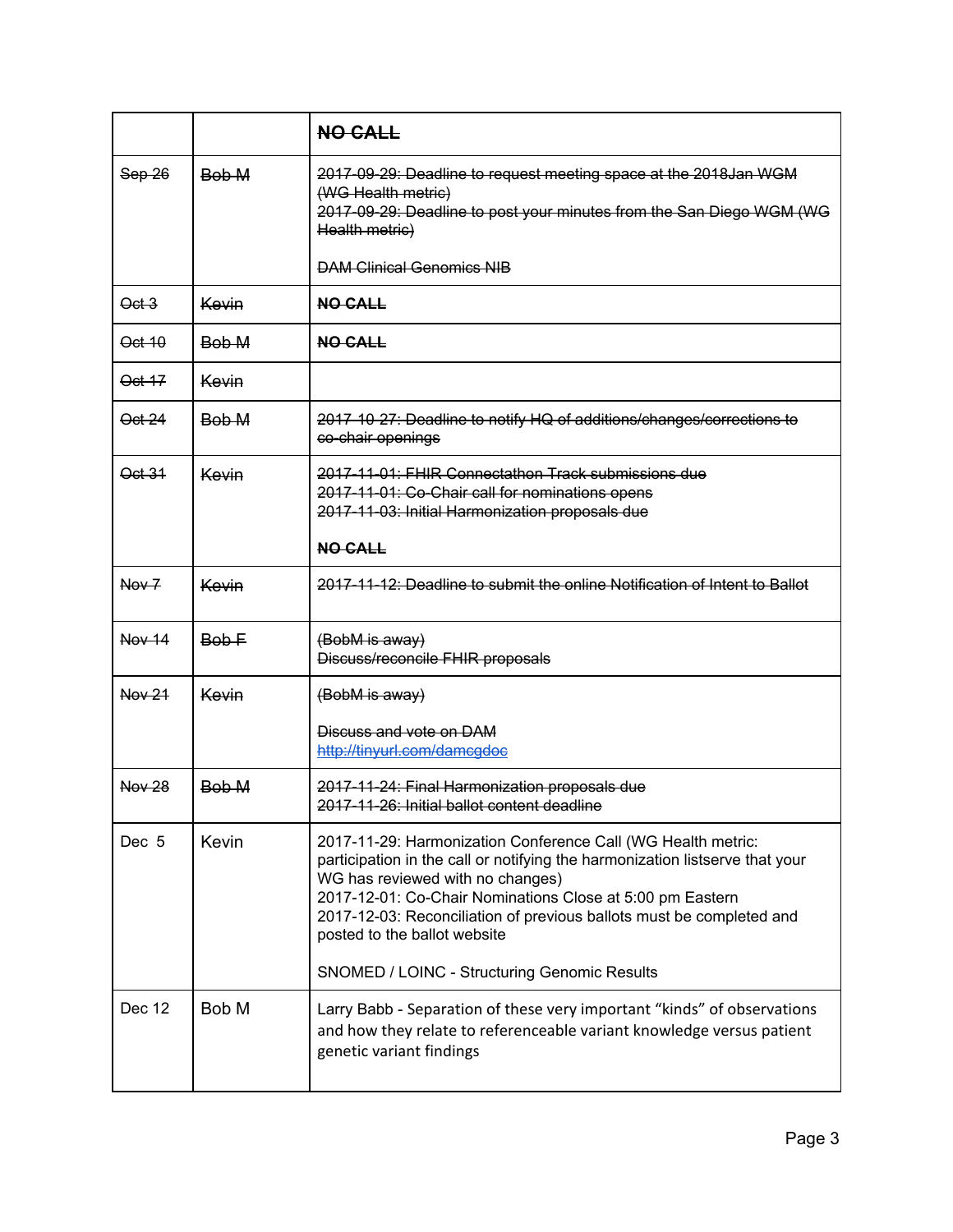| Dec 19 | 2017-12-15: Co-Chair election statements due to HQ<br>2017-12-17: Final content deadline<br>Discuss WGM agenda |
|--------|----------------------------------------------------------------------------------------------------------------|
| Dec 26 | 2017-12-22: Provisional ballot opening                                                                         |
| Jan 2  |                                                                                                                |
| Jan 9  | 2017-01-08: Deadline to post your WGM agenda on the WGM information<br>page (WG Health metric)                 |
| Jan 16 |                                                                                                                |
| Jan 23 |                                                                                                                |

### <span id="page-3-0"></span>Jan 27 - Feb 2: January 2018 Working Group Meeting (New Orleans, LA USA)

## External efforts

- GA4GH Genomic Knowledge Standards (GKS)
	- $\circ$
- National Academies
	- ○
- ClinGen/ClinVar
- ○
- Variant Modelling Collaboration (**VMC**)
	- ○
- CDISC PGx
	- $\circ$

## <span id="page-3-1"></span>Subgroup reports

- $\bullet$  IM (Bob F)
	- [https://docs.google.com/document/d/18sVxZdAeA98ok5hdGwmmVxVinTq\\_vAT9B-Z8GI](https://docs.google.com/document/d/18sVxZdAeA98ok5hdGwmmVxVinTq_vAT9B-Z8GIAyRiM/edit) [AyRiM/edit](https://docs.google.com/document/d/18sVxZdAeA98ok5hdGwmmVxVinTq_vAT9B-Z8GIAyRiM/edit)
- FHIR (Gil)
	- o [https://docs.google.com/document/d/1FGCQRtxJKyHhnC1uB\\_t4sJZ9yXbLMGOqPXHPr](https://docs.google.com/document/d/1FGCQRtxJKyHhnC1uB_t4sJZ9yXbLMGOqPXHPr5tSLLQ/edit#heading=h.nts1cfujf9t5) [5tSLLQ/edit#heading=h.nts1cfujf9t5](https://docs.google.com/document/d/1FGCQRtxJKyHhnC1uB_t4sJZ9yXbLMGOqPXHPr5tSLLQ/edit#heading=h.nts1cfujf9t5)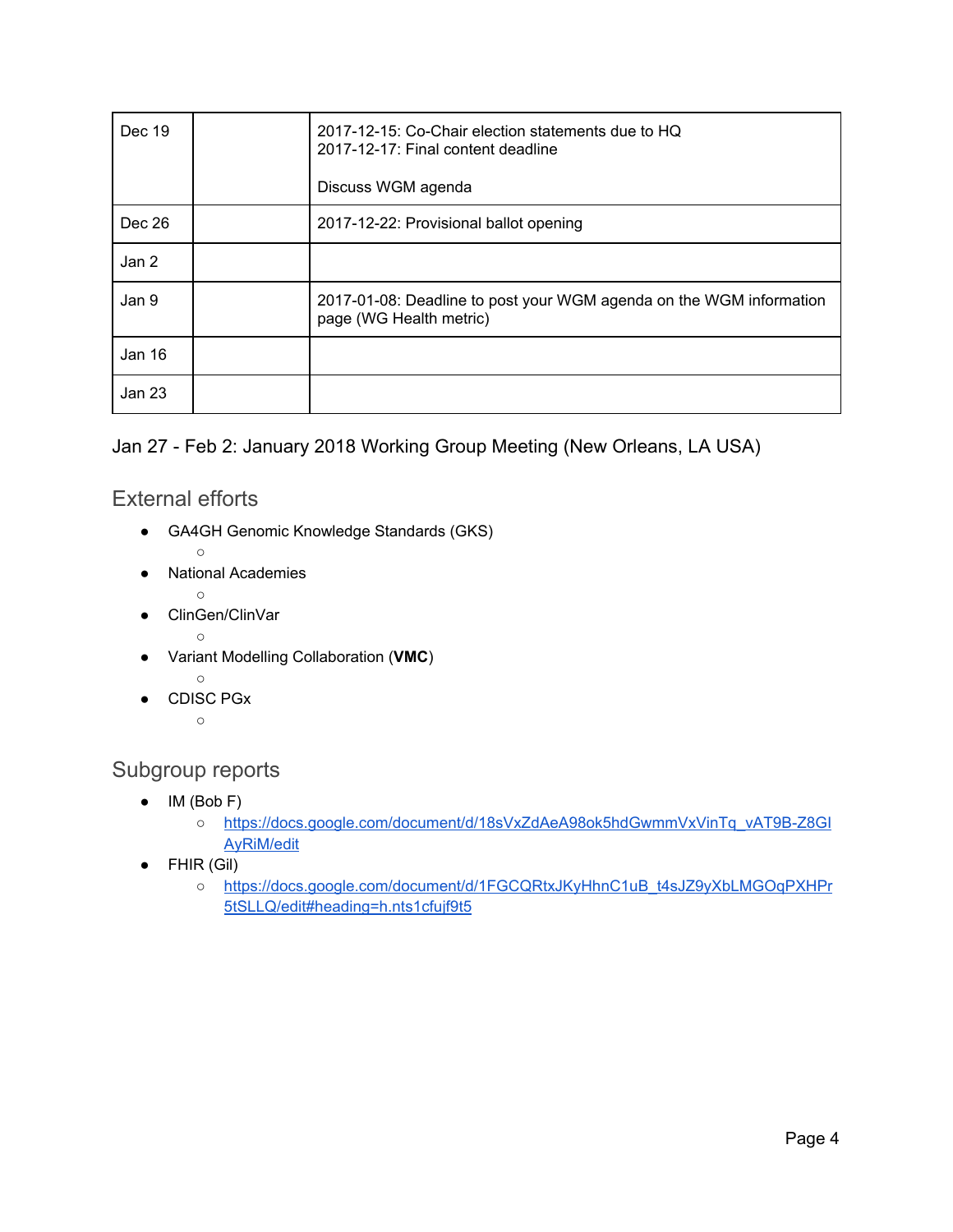# <span id="page-4-0"></span>Topic 1: SNOMED CT and Clinical Genomics: Use case for precision medicine

Guest speakers: James R. Campbell MD W. Scott Campbell PhD

<https://confluence.ihtsdotools.org/pages/viewpage.action?pageId=29950423>

KP: Updated Version of presentation send Wed Dec 6 to list serv

In this figure (where inherent location = malignant neoplasm), is it correct that you've specifically defined this concept as a variant in a cancer, and therefore this concept wouldn't be applicable for germ line mutations?

That is correct. We use a different inherent location for germ line mutations.



### Which version of FHIR?

Unsure, likely STU3 ('main website') - this was done  $\sim$  2 weeks ago.

### Are the SNOMED CT concepts available?

With a UMLS account, available via their website.

Most of the variables have existing LOINC codes.

Yes, many are very general concepts. They wanted more specific observables.

Maintain separation between observation / interpretation? In the example V2 msg, seemed it was included?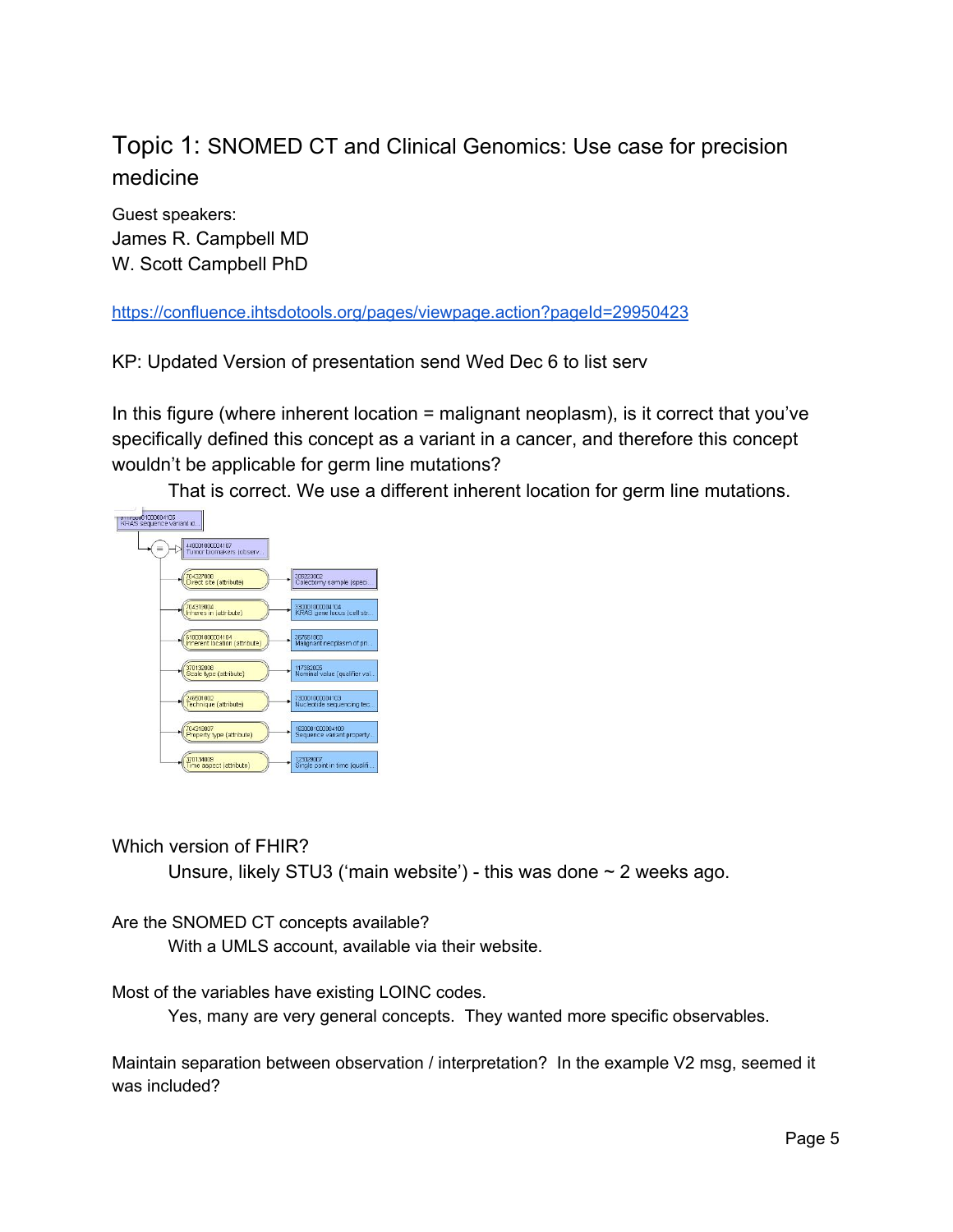Data between systems connected by date observed, patient ID, and sample ID. Becomes pragmatic issue (where to store what?) - but always maintain link. Biobank has separation, but movement into the EHR bundles together. Yes. Their Biobank is fully identified, not as much of an issue in going back.

### Plan to push forward as standard?

Yes. Conversations between SNOMED Int and Regrenstief. Questions of how the data would be interoperated is still in question.

### SNOMED usage globally?

Yes, it is a struggle. Some use one, or other, and some both. Should work together, but maintaining is difficult.

Mutate your model to fit new CG work? Extend the discussion, and yes.

# Topic 2: Discussion/reconciliation of FHIR proposals (continued) - DID NOT DISCUSS

FHIR Ballot Timeline: [http://wiki.hl7.org/index.php?title=FHIR\\_Ballot\\_Prep](https://na01.safelinks.protection.outlook.com/?url=http%3A%2F%2Fwiki.hl7.org%2Findex.php%3Ftitle%3DFHIR_Ballot_Prep&data=02%7C01%7CKevin.Power%40cerner.com%7Ca12918c616d74bea951308d52d03a89c%7Cfbc493a80d244454a815f4ca58e8c09d%7C0%7C0%7C636464416124970728&sdata=9qA1N686MkNqWiZn%2Fh8BdJKSsKI1Zj48hTjVWz8GvY8%3D&reserved=0)

I propose we hit the May 2018 cycle with our first ballot, then the Sept 2018 cycle for rework if needed. This plan gets the "unified" IG into R4.

Key deadlines for both are **highlighted** below:

### **May 2018 Cycle**

**Single FHIR Core STU ballot, multiple Normative FHIR Core ballots, possible IG R4-based STU ballots**

 $\cdot$  2018-02-14 - Last date to inform FMG of intention to ballot IGs as part of May ballot.

· 2018-02-21 - Deadline for connectathon proposals to FMG; Deadline for resource and IG proposals

that are candidates for STU in R4

### **Sept 2018 Cycle**

**possible Normative re-ballots, possible limited STU FHIR Core ballot, possible IG R4-based STU ballots**:

<sup>-</sup> 2018-06-06: Deadline for connectathon proposals to FMG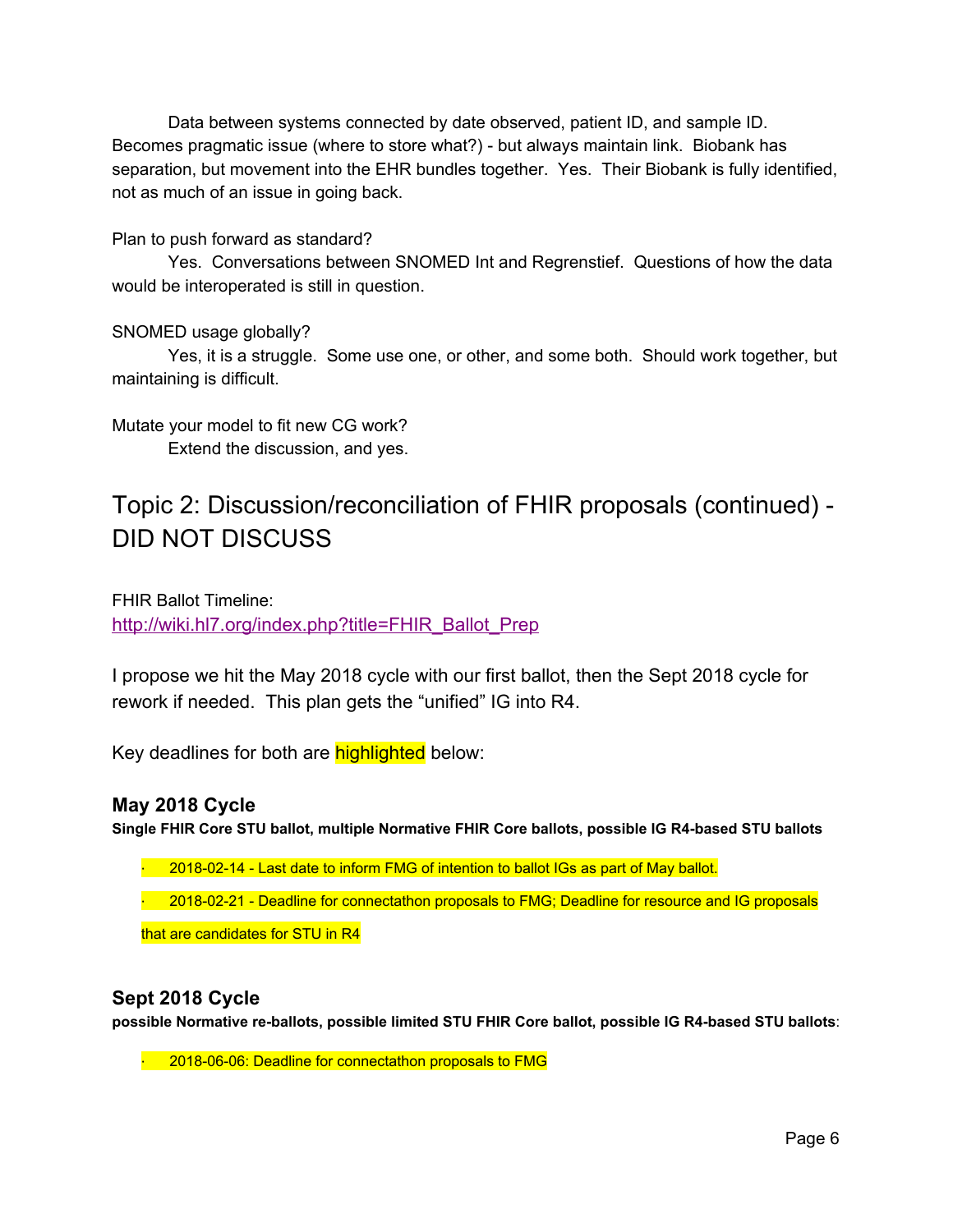· 2018-07-01: Work groups notify the FMG whether they need to reballot normative packages (due to substantive change), STU resources (due to significant refactoring) or IGs during the Sept. cycle